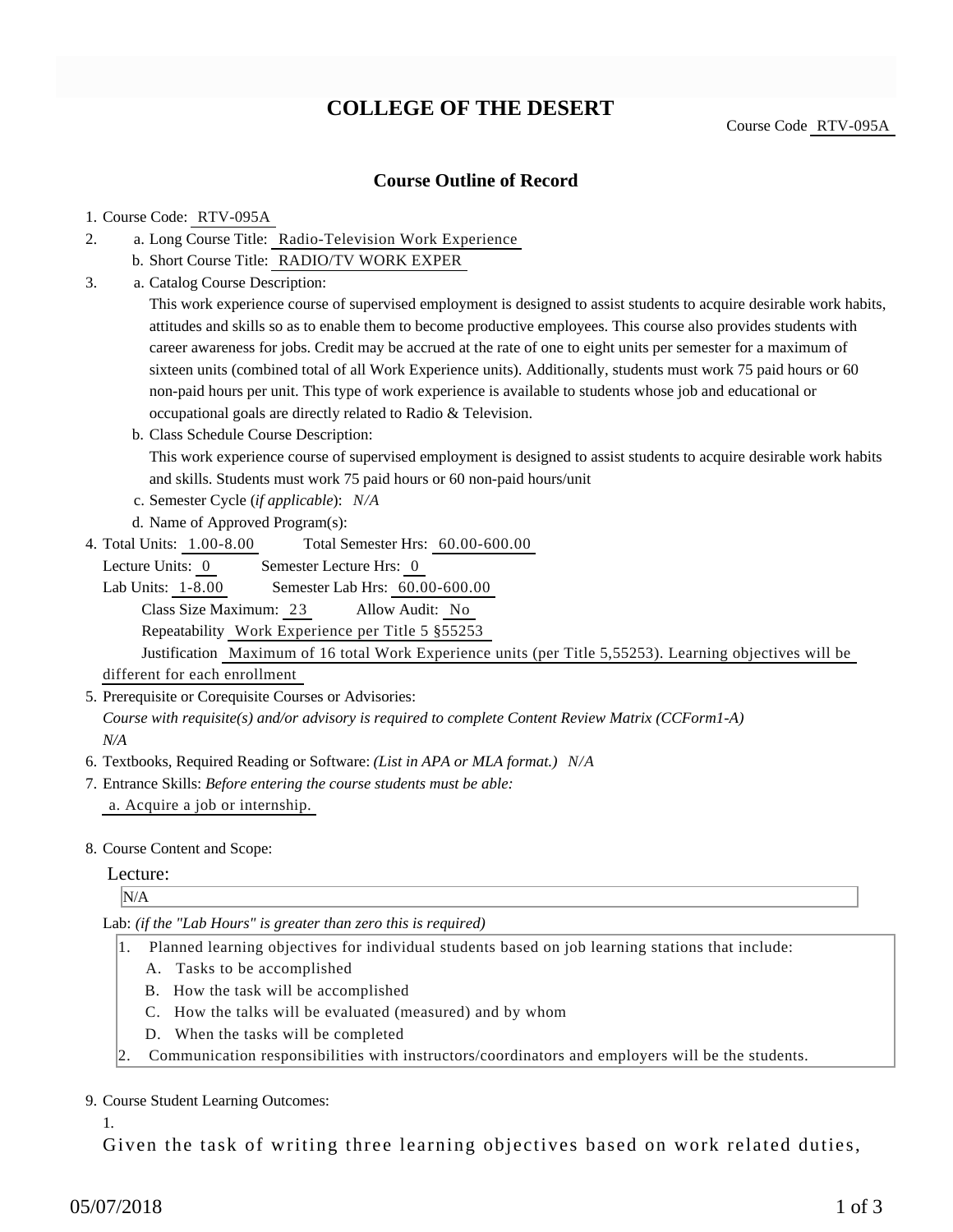## RTV 095A-Radio-Television Work Experience

demonstrate competent and appropriate completion of each objective which increases performance, improves efficiency and enhances skills in the workplace.

2.

Given normal tasks based on actual working conditions, demonstrate competent and appropriate employment soft skills.

- 10. Course Objectives: Upon completion of this course, students will be able to:
	- a. Demonstrate employment skills under actual working conditions.
	- b. Apply career goals of classroom theory to real life experience.

c. Demonstrate an increase in self-identity and confidence as a worker through individual attention given by instructor/coordinators and employers.

- d. Demonstrate an understanding of their own abilities in the work environment.
- e. Explain an understanding of human relations.
- f. Demonstrate an understanding of how to approach the job market.
- g. Apply work experience education on future job applications.
- h. Develop new or expanded job objectives each semester of enrollment.
- 11. Methods of Instruction: *(Integration: Elements should validate parallel course outline elements)*

#### Other Methods:

a. Conferences with students. b. Development of measurable learning objectives with the employer/supervisor that are specific to the job. c. Development of a training agreement between the employer and student.

12. Assignments: (List samples of specific activities/assignments students are expected to complete both in and outside of class.) In Class Hours: 0

Outside Class Hours: 0

-

- a. In-class Assignments
- b. Out-of-class Assignments
	- 1. Development of measurable learning objectives with the employer/supervisor that are specific to the job.
	- 2. Confer with instructor/coordinator on final learning objectives.
	- Arrange appointment to meet together with the employer/supervisor and instructor/coordinator to 3. discuss objectives and other issues and to sign the training agreement.
	- 4. Reflection paper (length and content to be determined).
	- 5. Self-evaluation by the student based on the training agreement.

13. Methods of Evaluating Student Progress: The student will demonstrate proficiency by:

• Other

a. Hours worked. b. Performance on the learning objectives. c. Attendance at scheduled conferences and orientation. e. Completion and timelines of paperwork f. On-site visit by the instructor/coordinator.

- 14. Methods of Evaluating: Additional Assessment Information:
- 15. Need/Purpose/Rationale -- All courses must meet one or more CCC missions.
	- PO Career and Technical Education

Apply critical thinking skills to execute daily duties in their area of employment.

IO - Personal and Professional Development

Self-evaluate knowledge, skills, and abilities.